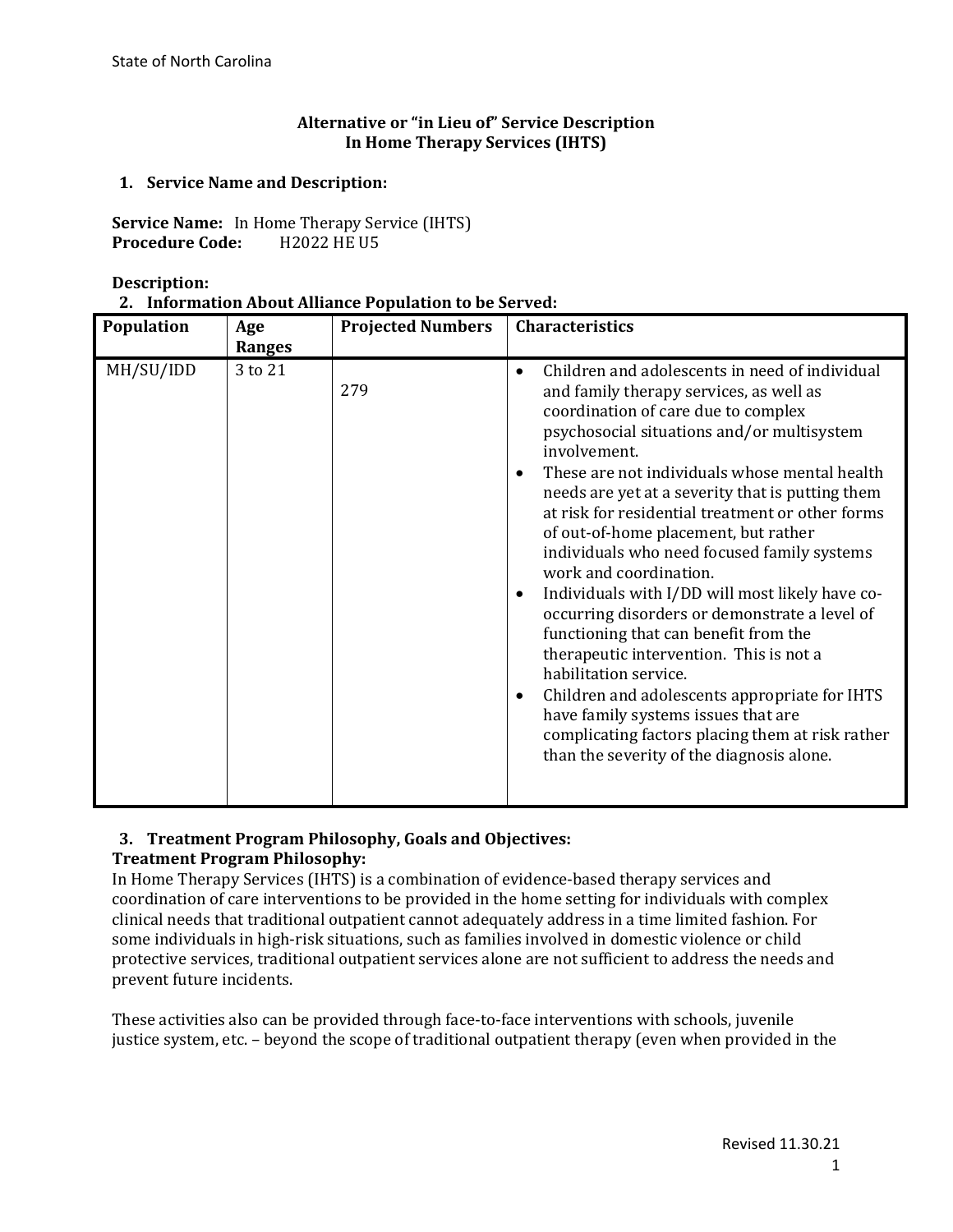home). This will make the service delivery seamless for the consumer and family and allow for flexibility in the intensity of coordination over the course of treatment with the ability to quickly address any issues that arise rather than having to wait for issues to become so severe that the individual meets special population criteria for care coordination.

This service has a care coordination aspect included in the definition.

## **Objectives and Goals:**

The use of this service will prevent consumers from receiving more restrictive levels of care and will intensively engage the families in treatment, which has been demonstrated to lead to successful outcomes.

- Prevent out of home placements
- Increased family resiliency
- Reduce presenting psychiatric or substance use disorder symptoms
- Reduction in utilization of crisis services
- Ensure linkage to and coordination with community services and resources

# **4. Expected Outcomes:**

Expected clinical outcomes include but are not limited to the following:

- Prevention of crisis episodes
- Reduction in symptomatology<br>• Beneficiary and family or cares
- Beneficiary and family or caregivers' engagement in the recovery process
- Improved beneficiary functioning in the home, school, and community settings<br>• Ability of the beneficiary and family or caregiver to better identify and manage
- Ability of the beneficiary and family or caregiver to better identify and manage triggers, cues, and symptoms
- Individual's sustained improvement in developmentally appropriate functioning in specified life domains
- Individual's utilization of increased coping skills and social skills that mitigate life stresses resulting from the beneficiary's diagnostic and clinical needs
- Reduction of symptoms and behaviors that interfere with the Individual's daily living, such as negative effects of the substance use disorder or dependence, psychiatric symptoms, or both
- Decrease in delinquent behaviors when present<br>• Increased use of available natural and social sup
- Increased use of available natural and social supports by the beneficiary and family or caregivers
- Improvement in CANS score

# **5. Utilization Management:**

An IHTS unit is a per diem event with a minimum of two hours combined therapy and coordination of care. Only one unit may be billed per week. To be able to bill for this service, the provider must have provided a minimum of two hours of treatment during the week (Sunday to Saturday).

Prior Authorization for IHTS is required. Initial authorization for services may not exceed six months. Re-authorization must be conducted every six months.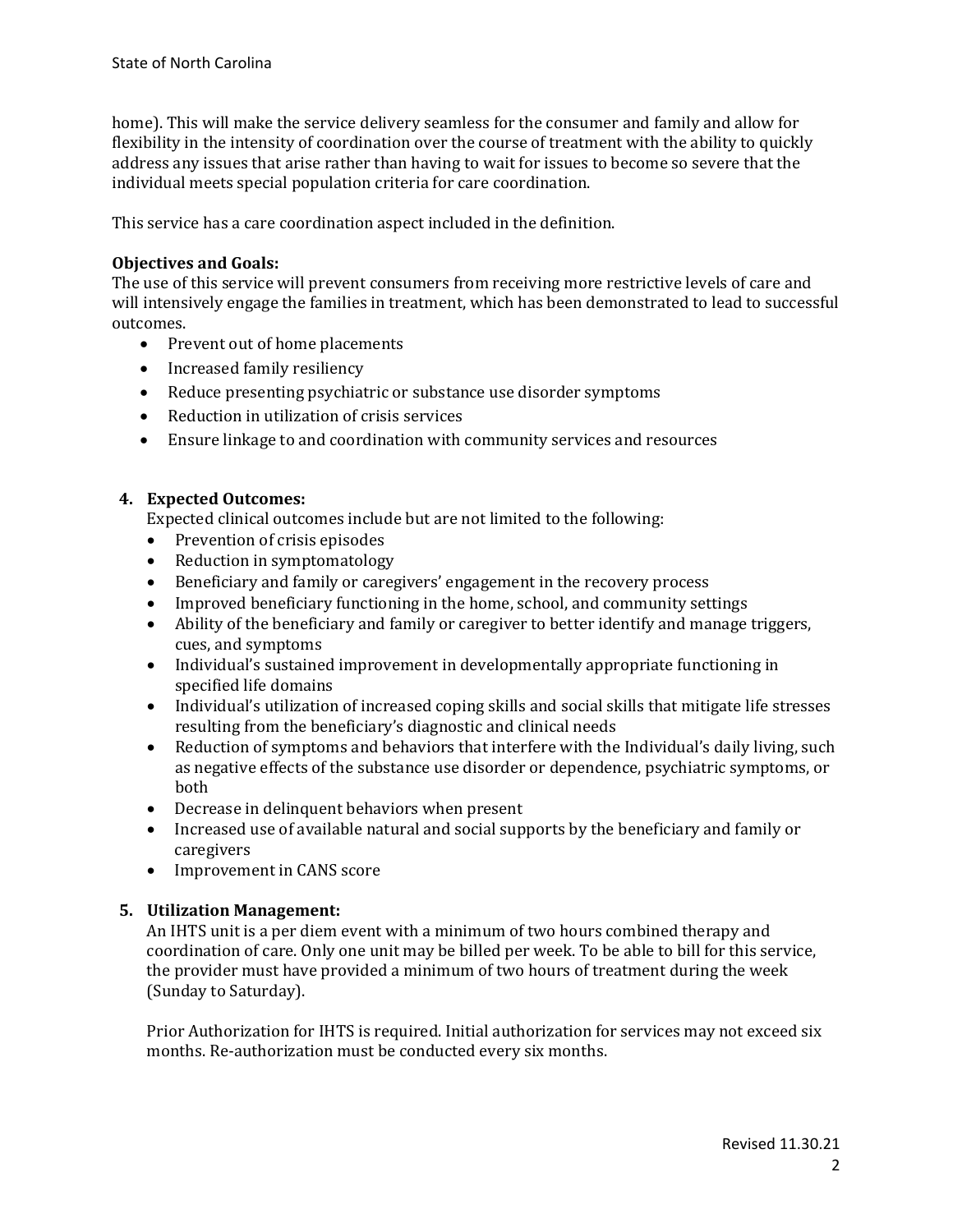## **Entrance Criteria**

The beneficiary (ages three to 20) is eligible for this service when **ALL** of the following criteria are met:<br>• tl

- there is a mental health or substance use disorder diagnosis (as defined by the DSM5, or any subsequent editions of this reference material), other than a sole diagnosis of intellectual and developmental disability
- based on the current comprehensive clinical assessment, this service was indicated, and traditional office-based outpatient treatment services were considered or previously attempted, but were found to be inappropriate or not effective
- the clinical assessment identifies the need for linkage and/or coordination with other service systems or community resources to prevent family disruption or need for more intensive levels of care
- the beneficiary's symptoms and behaviors at home, school, or in other community settings due to the beneficiary's mental health or substance use disorder condition, are moderate to severe in nature and require intensive, coordinated clinical interventions
- evidence of problems in at least two major life domains, which are significantly affecting the consumer's behavioral health needs, as evidenced by at least **two** of the following:
	- · Housing (problems with safety/stability)
	- · education/school
	- · Physical health care linkage or access needs
	- · Involvement with **one or more** of the following:
		- Department of Social Services (involvement due to allegations of abuse, neglect, etc. or involvement for prevention based on identification of at-risk factor for potential removal of children from the home; safety concerns identified; reports that were unsubstantiated, but some concerns still identified or consumers in custody working towards family reunification)
		- Department of Juvenile Justice or other legal system (individuals) actively on probation, on diversion contracts, being discharged from jail or youth detention or identified as at risk for involvement due to criminal activities)
		- Exceptional Children's Program (actively involved with IEP, 504 plan, or alternative school setting; individuals identified as in need of these school services that are not yet actively in place; individuals that may be able to be maintained in traditional settings with some additional support and coordination, such as behavior plans or early intervention)
- The consumer does not present with an imminent risk of BOTH out of home placement based on MH/SA diagnosis AND does not have a history of multiple crisis events within the last 6 months.
- There is no evidence to support that alternative interventions would be equally or more effective, based on North Carolina community practice standards (Best Practice Guidelines of the American Academy of Child and Adolescent Psychiatry, American Psychiatric Association, American Society of Addiction Medicine)

### **Continued Service Review**

The CANS and CALOCUS tools will be used to guide the determination of whether an IHTS recipient continues to meet the entrance criteria above.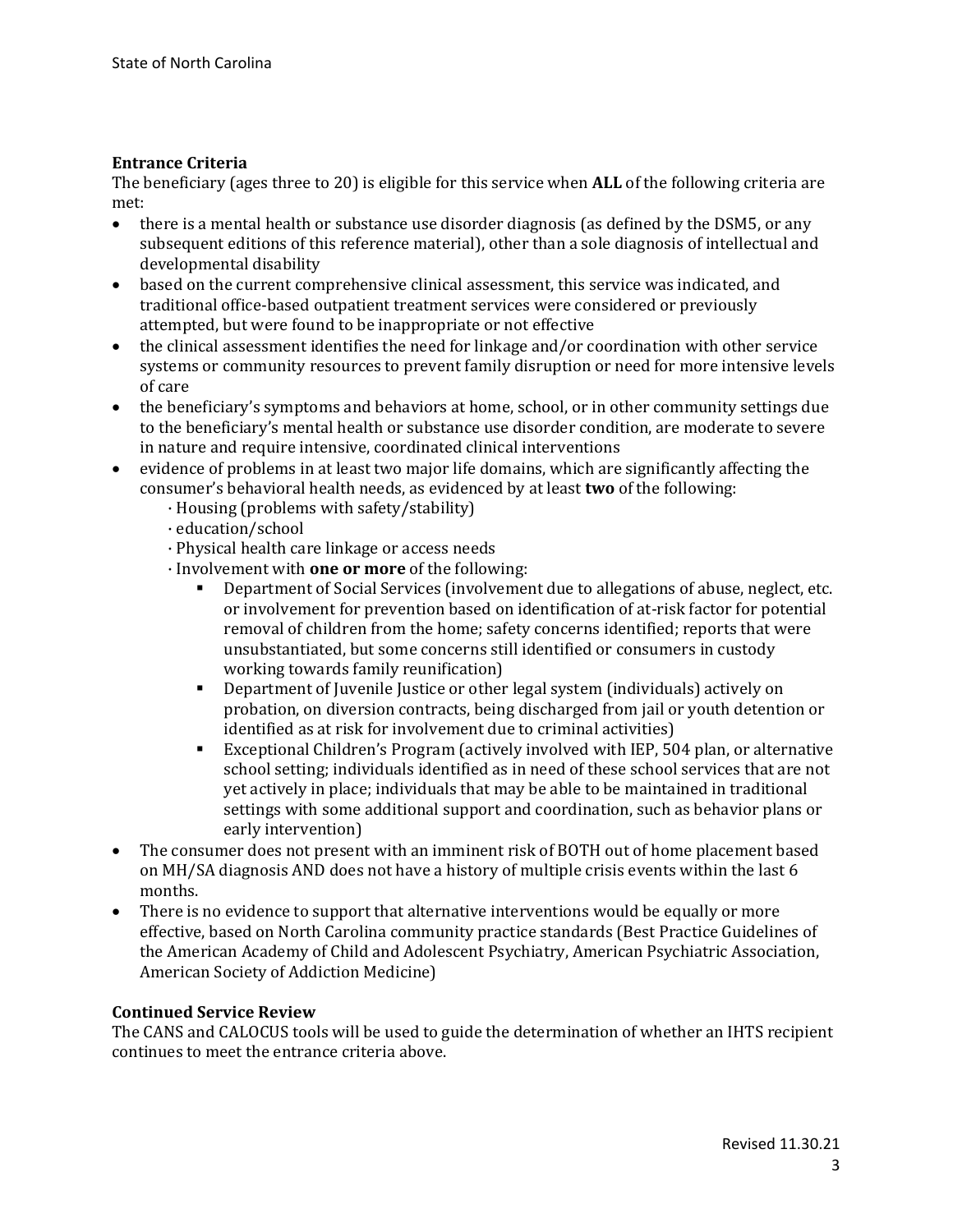- The individual is eligible to continue this service if the desired outcome or level of functioning has not been restored, improved, or sustained over the time frame outlined in the beneficiary's PCP; or
- the individual continues to be at risk for out-of-home placement, based on current clinical assessment, history, and the tenuous nature of the functional gains.

## **AND**

One of the following applies:

- The beneficiary has achieved current PCP goals, and additional goals are indicated as evidenced by documented symptoms.
- The beneficiary is making satisfactory progress toward meeting goals and there is documentation that supports that continuation of this service will be effective in addressing the goals outlined in the PCP.
- The beneficiary is making some progress, but the specific interventions in the PCP need to be modified so that greater gains, which are consistent with the beneficiary's premorbid level of functioning, are possible; or
- The beneficiary fails to make progress, or demonstrates regression, in meeting goals through the interventions outlined in the PCP. The beneficiary's diagnosis should be reassessed to identify any unrecognized co-occurring disorders, and interventions or treatment recommendations shall be revised based on the findings. This includes consideration of alternative or additional services.

### **Discharge Criteria**

- The individual has made significant progress toward rehabilitation goals and discharge to basic, office-based therapy services with the same licensed therapist is indicated.
- Recipient requires a more intensive level of care or service

# **Service Exclusions**

The following services do not occur during the same authorization period:

- a. Intensive in Home Services (IIHS)
- b. Multisystemic Therapy (MST)
- c. Day Treatment

d. Individual, group, and family therapy (billed as separate services, as these interventions as part of IHTS service)

e. Substance Abuse Intensive Outpatient Program (SAIOP)

- f. Child residential treatment services
- g. Psychiatric Residential Treatment Facility (PRTF)
- h. Substance abuse residential services

IHTS is not to be billed on dates when consumers are receiving inpatient hospitalization services but may facilitate coordination of discharge plans if admission occurs.

# **EPSDT Special Provision**

### **Exception to Policy Limitations for a Medicaid Beneficiary under 21 Years of Age**

*42 U.S.C. § 1396d(r) [1905(r) of the Social Security Act]* 

Early and Periodic Screening, Diagnostic, and Treatment (EPSDT) is a federal Medicaid requirement that requires the state Medicaid agency to cover services, products, or procedures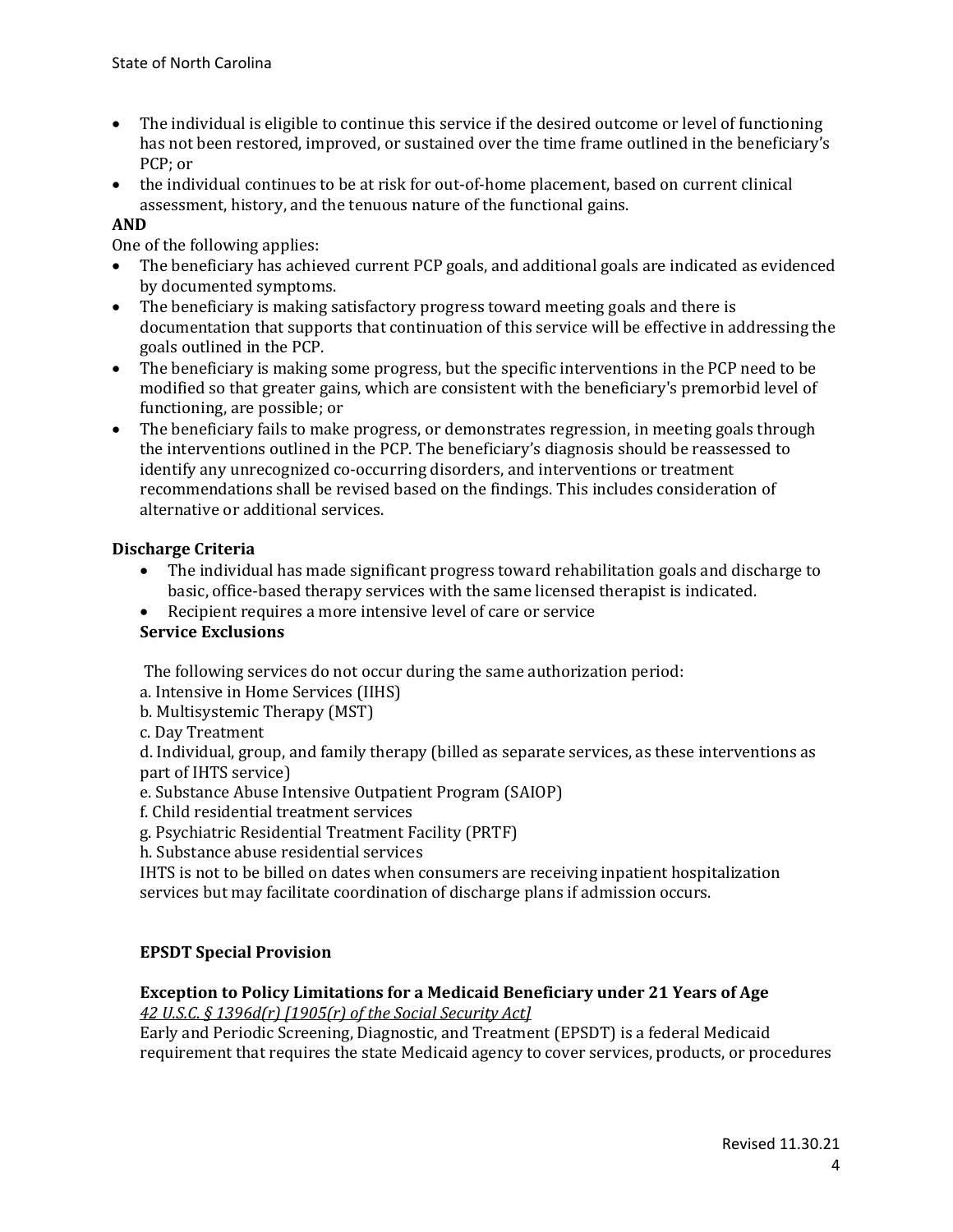for Medicaid beneficiary under 21 years of age if the service is medically necessary health care to correct or ameliorate a defect, physical or mental illness, or a condition [health problem] identified through a screening examination (includes any evaluation by a physician or other licensed practitioner). This means EPSDT covers most of the medical or remedial care a child needs to improve or maintain his or her health in the best condition possible, compensate for a health problem, prevent it from worsening, or prevent the development of additional health problems.

Medically necessary services will be provided in the most economic mode, as long as the treatment made available is similarly efficacious to the service requested by the beneficiary's physician, therapist, or other licensed practitioner; the determination process does not delay the delivery of the needed service; and the determination does not limit the beneficiary's right to a free choice of providers.

EPSDT does not require the state Medicaid agency to provide any service, product, or procedure:

- 1) That is unsafe, ineffective, or experimental or investigational.
- 2) That is not medical in nature or not generally recognized as an accepted method of medical practice or treatment.

## *EPSDT and Prior Approval Requirements*

- 1) If the service, product, or procedure requires prior approval, the fact that the beneficiary is under 21 years of age does NOT eliminate the requirement for prior approval.
- 2) IMPORTANT ADDITIONAL INFORMATION about EPSDT and prior approval is found in the *NCTracks Provider Claims and Billing Assistance Guide,* and on the EPSDT provider page. The Web addresses are specified below.

*NCTracks Provider Claims and Billing Assistance Guide*:

https://www.nctracks.nc.gov/content/public/providers/provider-manuals.html EPSDT provider page: http://www.ncdhhs.gov/dma/epsdt/

Service limitations on scope, amount, duration, frequency, location of service, and other specific criteria described in clinical coverage policies may be exceeded or may not apply as long as the provider's documentation shows that the requested service is medically necessary "to correct or ameliorate a defect, physical or mental illness, or a condition" [health problem]; that is, provider documentation shows how the service, product, or procedure meets all EPSDT criteria, including to correct or improve or maintain the beneficiary's health in the best condition possible, compensate for a health problem, prevent it from worsening, or prevent the development of additional health problem.

# **A. Staffing Qualifications, Credentialing Process, and Levels of Supervision Administrative and Clinical) Required:**

# **Provider Requirements**

HTS is provided by staff employed by a mental health, substance use, or intellectual and developmental disability (MH/SU/DD) provider organization that meets all of the following requirements: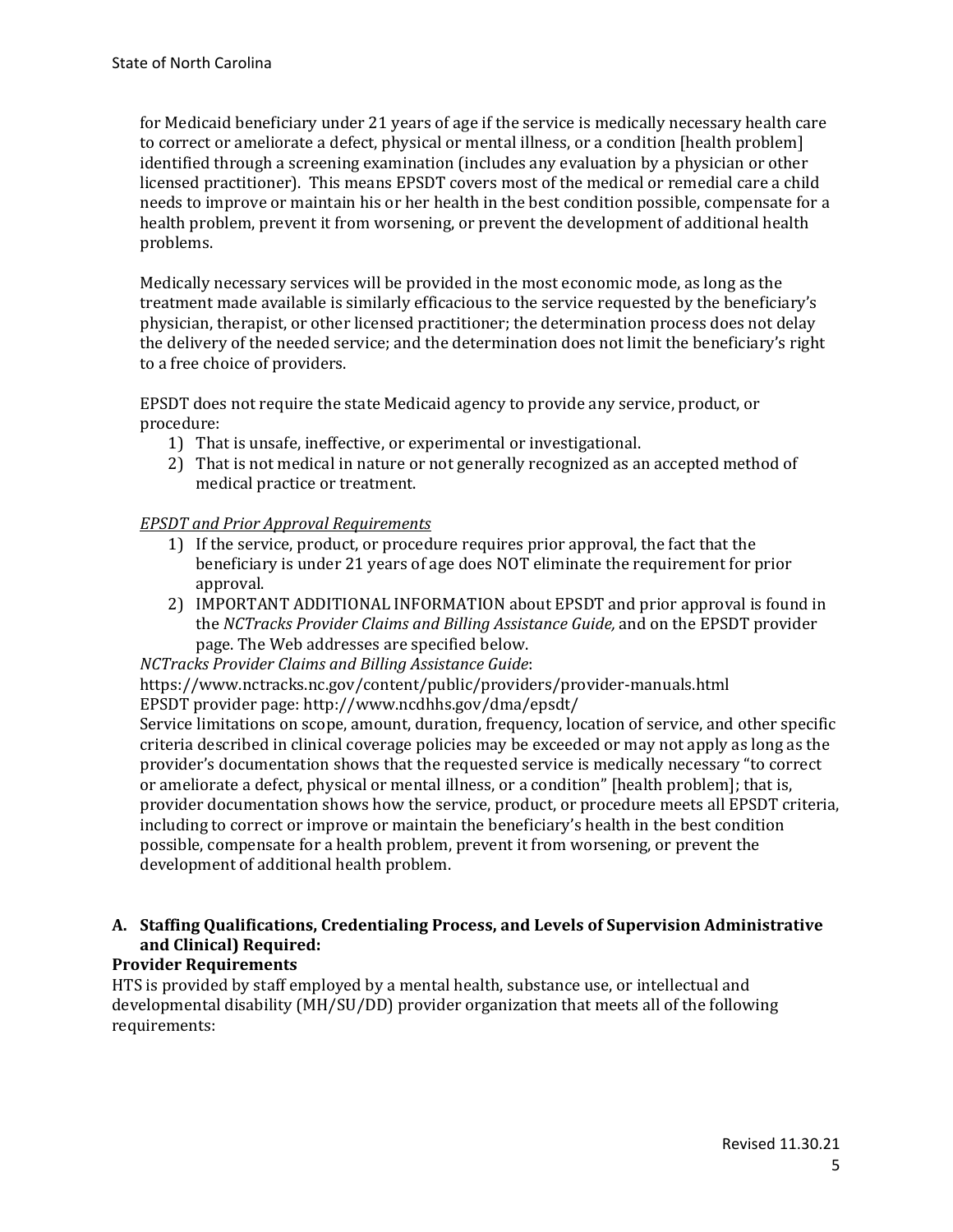· Meets the provider qualification policies, procedures, and standards established by NC Medicaid for Intensive In-Home Services (IIHS) outlined in NC Medicaid Clinical Policy 8A Enhanced Mental Health and Substance Abuse Services

· Meets the provider qualification policies, procedures, and standards established by the Division of Mental Health, Developmental Disabilities and Substance Abuse Services and the requirements of 10A NCAC 27G. These policies and procedures set forth the administrative, financial, clinical, quality improvement, and information services infrastructure necessary to provide services.

· Enrolled with Cardinal Innovations Healthcare as a Medicaid provider of IHTS

· Established as a legally recognized entity in the United States and qualified/registered to do business as a corporate entity in the State of North Carolina

· Achieve national accreditation with one of the accrediting bodies approved by the N.C. Department of Health and Human Services (DHHS) within one year of enrollment as a provider with NC Medicaid

### **Staffing Requirements**

- Licensed Professional (LP) Full or associate licensed professional who has the knowledge, skills and abilities required by the population and age to be served. The licensed professional will be responsible for all therapy provision and may also perform the coordination and coordination of care functions.
- For services focused on substance use disorder interventions, the therapist must be either a certified clinical supervisor (CCS) or a licensed clinical addiction specialist (LCAS).
- May also use Qualified Professional (QP) in addition to the LP QP who has the knowledge, skills and abilities required by the population and age to be served to provide coordination of care and case coordination tasks
- May also use Associate Professional (AP) in addition to the LP AP who has been trained as a Family Partner and who has the knowledge, skills, and abilities required by the population and age to be served to provide coordination of care and coordination of care functions. Training as a Family Partner includes the following trainings, at minimum.
	- o Family Partner 101
	- o Motivational Interviewing
	- o CFT 1
	- o Trauma Informed Care
	- o WRAP (Wellness Recovery Action Planning)
- The QP and/or AP would perform only the coordination and coordination of care functions, although they may reinforce some of the skills and interventions being implemented through the therapy sessions.
- The LP, OP and, AP must complete the following trainings:
	- o All mandatory state and employee training as required by North Carolina General Statutes or substantial equivalency for federally recognized tribal providers or Indian Health Service providers.
	- o 1 hour of crisis response training
	- $\circ$  Training on crisis plan development to be able to develop enhanced crisis plan for all youth under this definition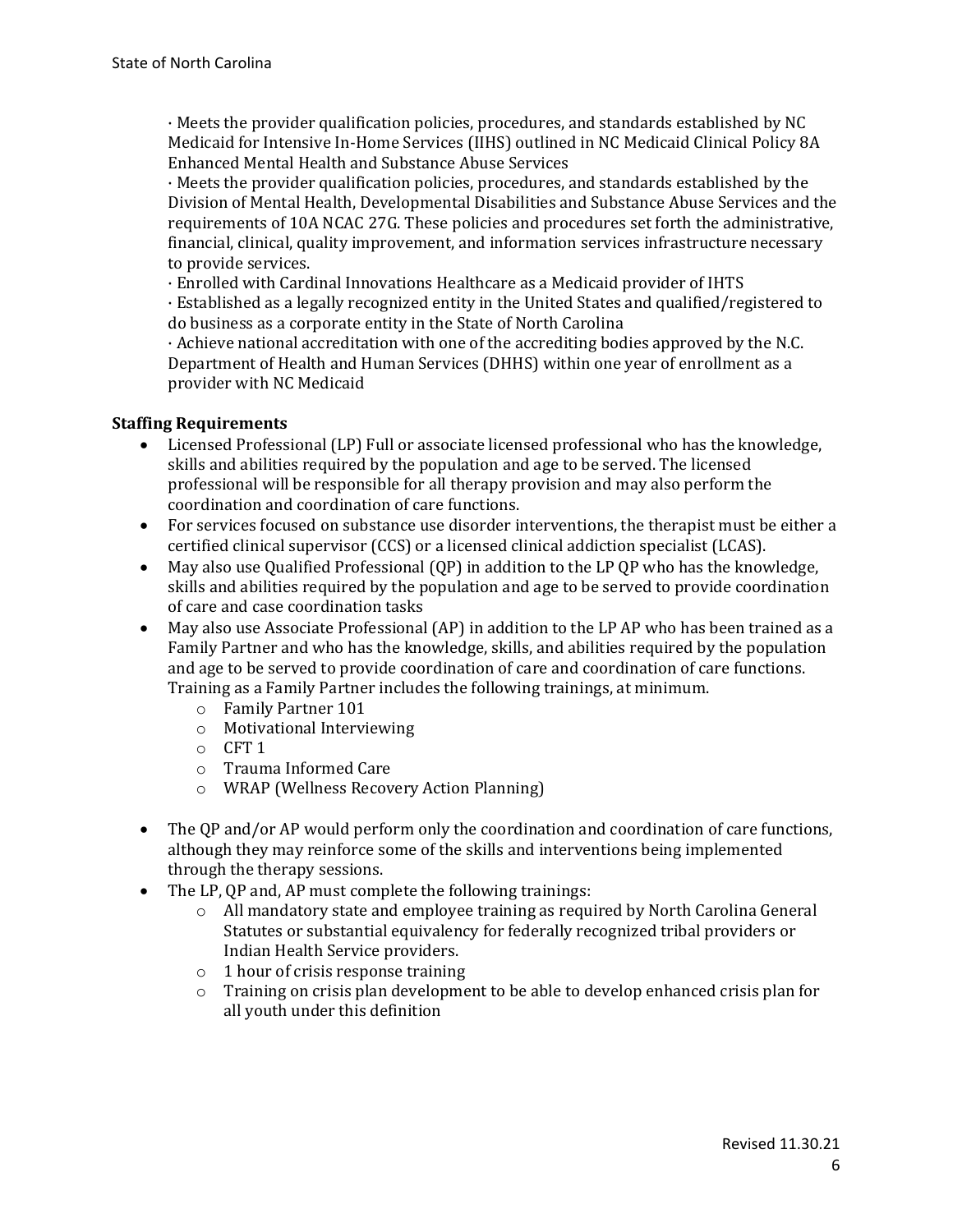- $\circ$  A minimum of 24 hours of training, completed within the past 10 years, in therapy practices, clinical interventions and treatment modalities to the population being served
- $\circ$  For the selected evidence-based treatment modality, LP would have completed training as required for the treatment modality by the developer of the model or qualified trainer.
- $\circ$  For trauma-focused treatment, this would include participation in the yearlong learning collaborative.
- o Annual follow-up training and ongoing continuing education as required for the chosen modality (a minimum of 10 hours annually in the chosen modality would be required, unless best-practice training recommendations for the specific modality recommend more)

#### **Supervision:**

Clinicians would follow the standard credentialing process. QP/APs would receive supervision as outlined in an individualized supervision plan.

#### **B. Unit of Service:**

| <b>Services</b>          | rate | unit of<br>service |
|--------------------------|------|--------------------|
| In Home Therapy Services | 280  | 1 unit per<br>week |
|                          |      |                    |
|                          |      |                    |

### **C. Anticipated Units of Service per Person:**

The average consumer will receive this service for up to six months, so the expected utilization is 24 units.

### **D. Targeted Length of Service:**

6 months. Continued length of stay requires authorization.

#### **E. Describe why this service is needed and is different than any State Plan or alternative service already defined. If implemented in other states, describe successful outcomes.**

This service addresses a gap in care without having to move to a more intrusive in-home service. Both an individual and family trauma focused approach provides for an intensive periodic direct and indirect services. This coordination and linkages across systems better assures continuity of supports and interventions across settings.

The team structure allows flexibility in the makeup to assure that the team serving the individual and their family is tailored to meet their needs. There will always be at least 2 members of the team and it could entail licensed staff only or a combination of trained QPs or Aps.